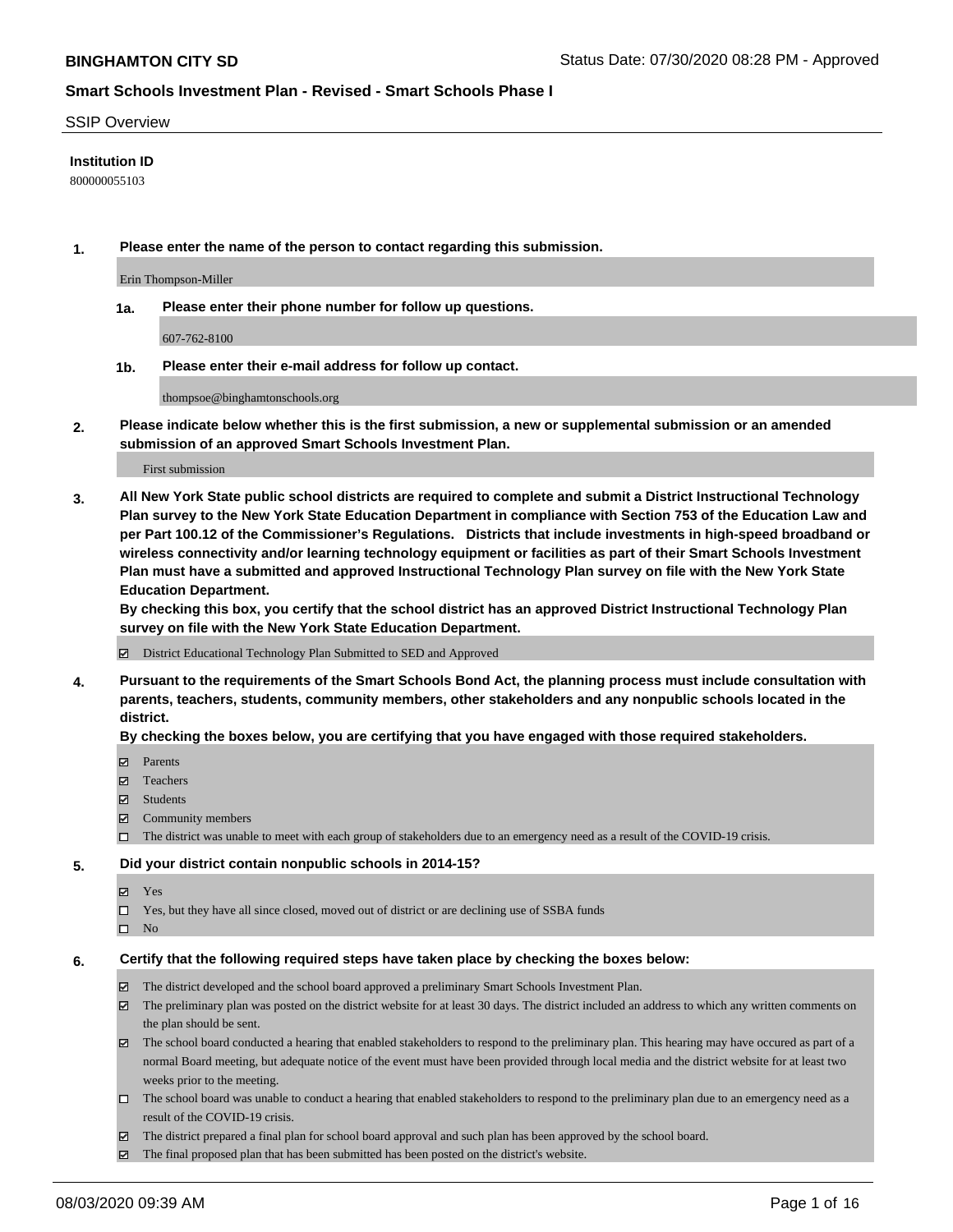SSIP Overview

**6a. Please upload the proposed Smart Schools Investment Plan (SSIP) that was posted on the district's website, along with any supporting materials. Note that this should be different than your recently submitted Educational Technology Survey. The Final SSIP, as approved by the School Board, should also be posted on the website and remain there during the course of the projects contained therein.**

Smart Schools Bond Act Phase I one-pager revised 3-1-2019.pdf

**6b. Enter the webpage address where the final Smart Schools Investment Plan is posted. The Plan should remain posted for the life of the included projects.**

http://www.binghamtonschools.org/district/district\_plans

**7. Please enter an estimate of the total number of students and staff that will benefit from this Smart Schools Investment Plan based on the cumulative projects submitted to date.**

5,200

**8. An LEA/School District may partner with one or more other LEA/School Districts to form a consortium to pool Smart Schools Bond Act funds for a project that meets all other Smart School Bond Act requirements. Each school district participating in the consortium will need to file an approved Smart Schools Investment Plan for the project and submit a signed Memorandum of Understanding that sets forth the details of the consortium including the roles of each respective district.**

 $\Box$  The district plans to participate in a consortium to partner with other school district(s) to implement a Smart Schools project.

### **9. Please enter the name and 6-digit SED Code for each LEA/School District participating in the Consortium.**

| Partner LEA/District | <b>ISED BEDS Code</b> |
|----------------------|-----------------------|
| (No Response)        | (No Response)         |

### **10. Please upload a signed Memorandum of Understanding with all of the participating Consortium partners.**

(No Response)

**11. Your district's Smart Schools Bond Act Allocation is:**

\$5,247,780

#### **12. Final 2014-15 BEDS Enrollment to calculate Nonpublic Sharing Requirement**

|            | Public Enrollment | Nonpublic Enrollment | Total Enrollment | l Nonpublic Percentage |
|------------|-------------------|----------------------|------------------|------------------------|
| Enrollment | 5.601             | 510                  | 6,111.00         | 8.35                   |

**13. This table compares each category budget total, as entered in that category's page, to the total expenditures listed in the category's expenditure table. Any discrepancies between the two must be resolved before submission.**

|                                          | Sub-Allocations | <b>Expenditure Totals</b> | <b>Difference</b> |
|------------------------------------------|-----------------|---------------------------|-------------------|
| <b>School Connectivity</b>               | 678,054.00      | 678,054.00                | 0.00              |
| Connectivity Projects for<br>Communities | 0.00            | 0.00                      | 0.00              |
| Classroom Technology                     | 0.00            | 0.00                      | 0.00              |
| Pre-Kindergarten Classrooms              | 0.00            | 0.00                      | 0.00              |
| Replace Transportable<br>Classrooms      | 0.00            | 0.00                      | 0.00              |
| <b>High-Tech Security Features</b>       | 0.00            | 0.00                      | 0.00              |
| Nonpublic Loan                           | 7,102.67        | 7,102.67                  | $-0.00$           |
| Totals:                                  |                 |                           |                   |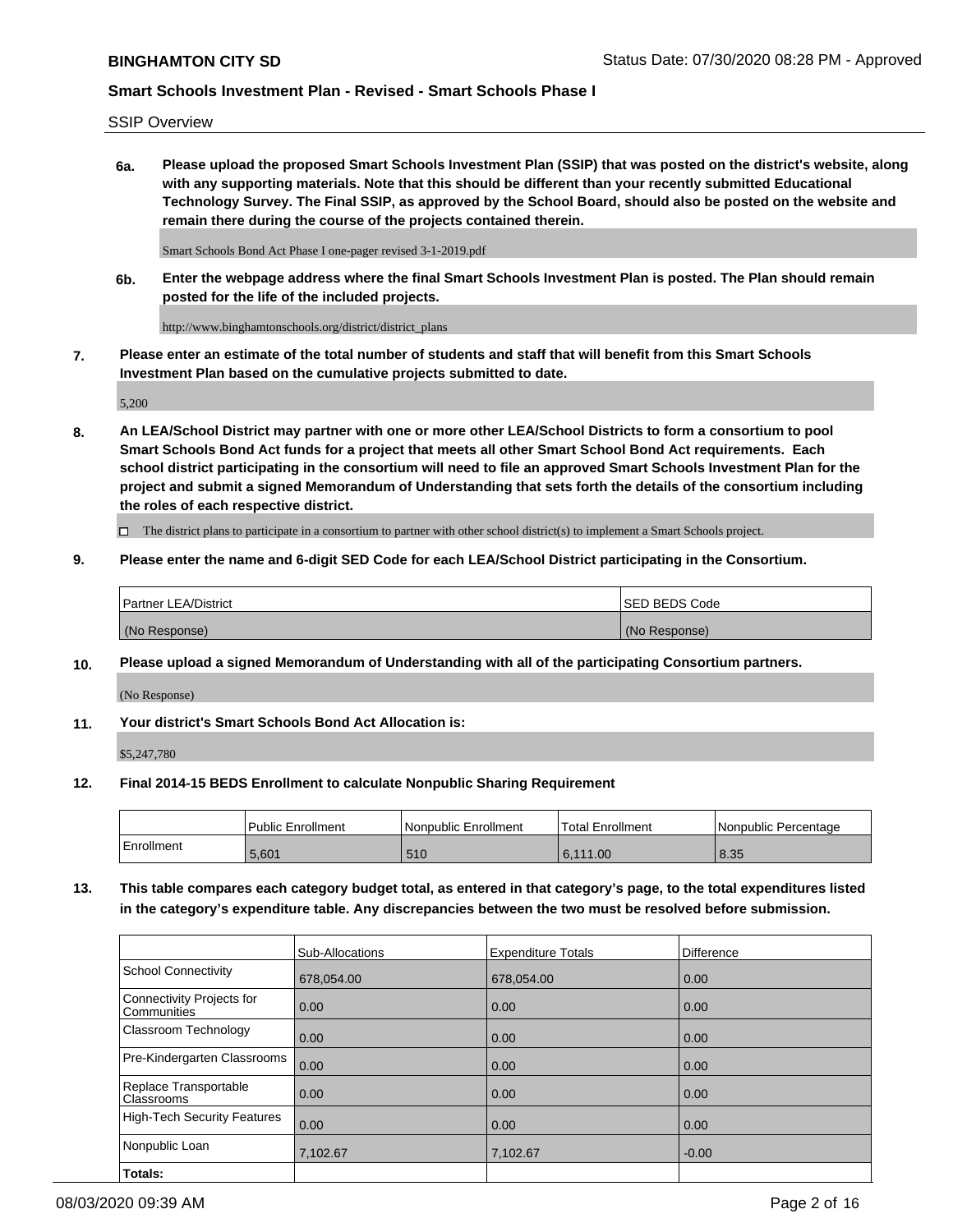SSIP Overview

| Sub-Allocations | Totals<br>Expenditure | <b>Difference</b> |
|-----------------|-----------------------|-------------------|
| 685,157         | ,685,157              | -0                |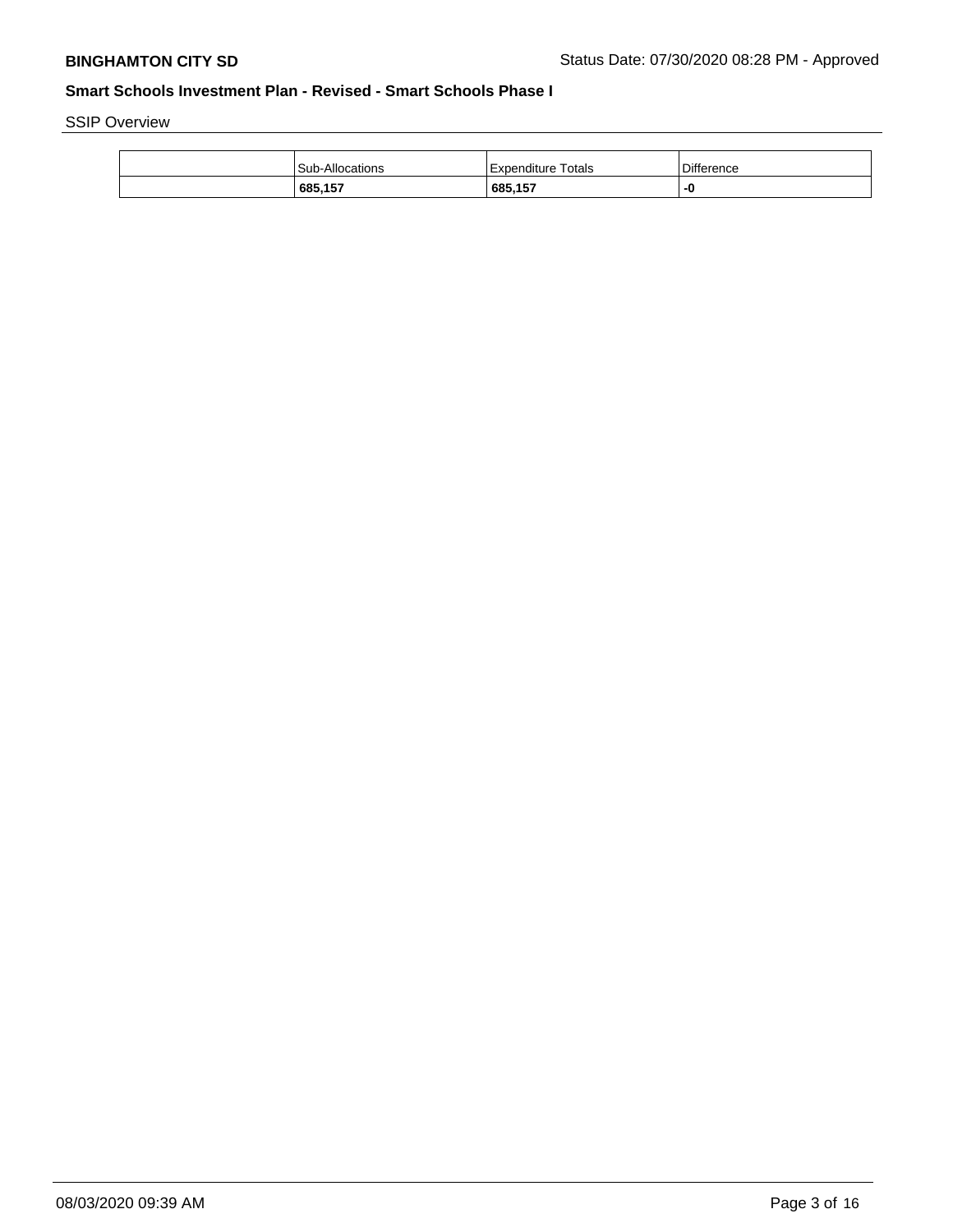School Connectivity

- **1. In order for students and faculty to receive the maximum benefit from the technology made available under the Smart Schools Bond Act, their school buildings must possess sufficient connectivity infrastructure to ensure that devices can be used during the school day. Smart Schools Investment Plans must demonstrate that:**
	- **• sufficient infrastructure that meets the Federal Communications Commission's 100 Mbps per 1,000 students standard currently exists in the buildings where new devices will be deployed, or**
	- **• is a planned use of a portion of Smart Schools Bond Act funds, or**
	- **• is under development through another funding source.**

**Smart Schools Bond Act funds used for technology infrastructure or classroom technology investments must increase the number of school buildings that meet or exceed the minimum speed standard of 100 Mbps per 1,000 students and staff within 12 months. This standard may be met on either a contracted 24/7 firm service or a "burstable" capability. If the standard is met under the burstable criteria, it must be:**

**1. Specifically codified in a service contract with a provider, and**

**2. Guaranteed to be available to all students and devices as needed, particularly during periods of high demand, such as computer-based testing (CBT) periods.**

**Please describe how your district already meets or is planning to meet this standard within 12 months of plan submission.**

We already meet the required 100 MBPS per student standard. We currently have 1,000 MBPS connection for 6000 Students.

**1a. If a district believes that it will be impossible to meet this standard within 12 months, it may apply for a waiver of this requirement, as described on the Smart Schools website. The waiver must be filed and approved by SED prior to submitting this survey.**

 $\Box$  By checking this box, you are certifying that the school district has an approved waiver of this requirement on file with the New York State Education Department.

**2. Connectivity Speed Calculator (Required). If the district currently meets the required speed, enter "Currently Met" in the last box: Expected Date When Required Speed Will be Met.**

|                  | l Number of | Required Speed | Current Speed in Expected Speed |                | <b>Expected Date</b>                |
|------------------|-------------|----------------|---------------------------------|----------------|-------------------------------------|
|                  | Students    | lin Mbps       | <b>Mbps</b>                     | to be Attained | When Reauired                       |
|                  |             |                |                                 |                | Within 12 Months 1Speed Will be Met |
| Calculated Speed | 5.632       | 563.20         | 1000                            | 1000           | alread met                          |

### **3. Describe how you intend to use Smart Schools Bond Act funds for high-speed broadband and/or wireless connectivity projects in school buildings.**

The District has invested in over 5000 mobile learning devices over the past four school years (2014-15 and 2015-16, 2016-2017, 2017-2018). We have maxed out our connectivity capability and realize the need to invest in infrastructure upgrades which will support the continued growth in mobile learning devices and wireless connectivity.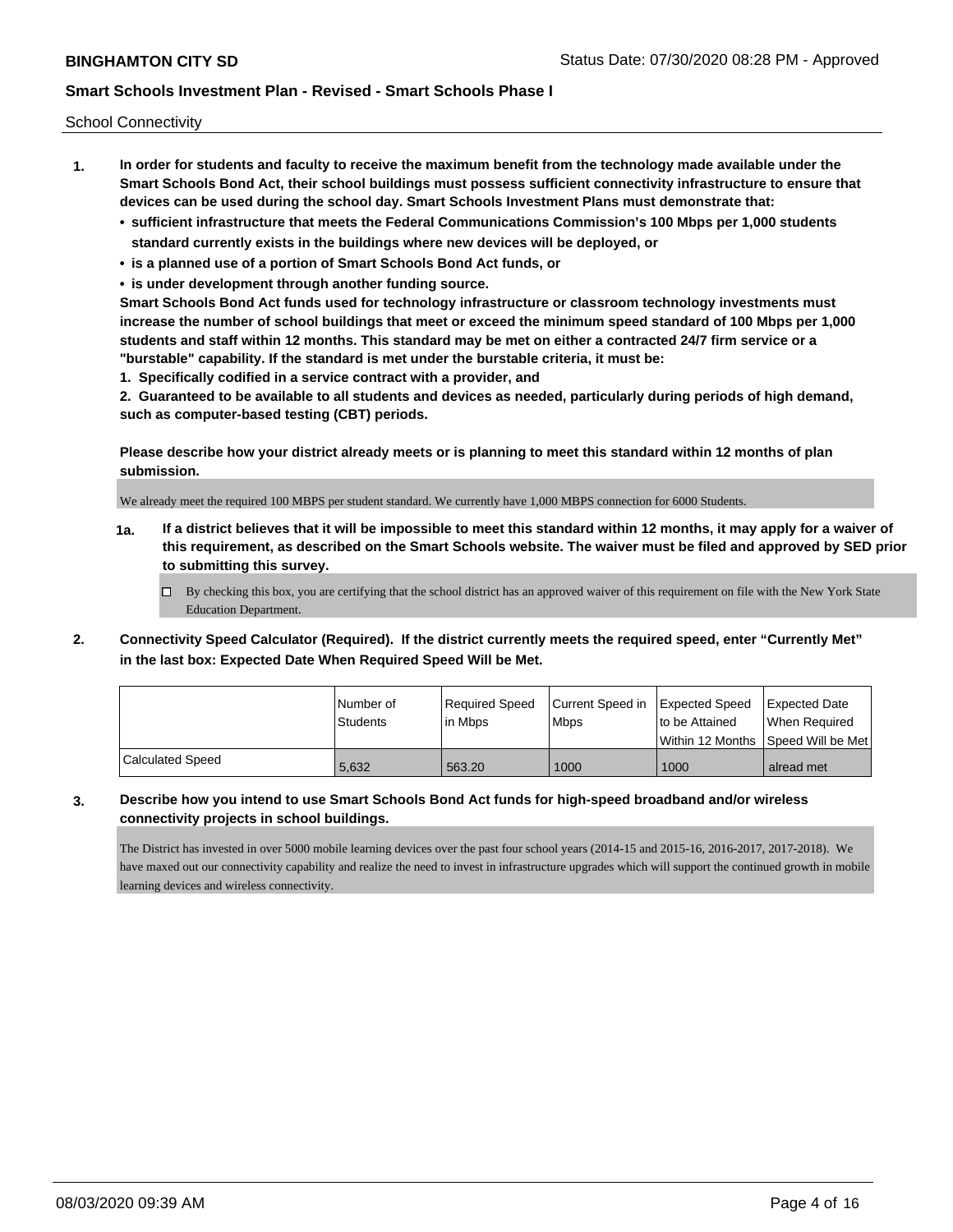School Connectivity

**4. Describe the linkage between the district's District Instructional Technology Plan and how the proposed projects will improve teaching and learning. (There should be a link between your response to this question and your responses to Question 1 in Section IV - NYSED Initiatives Alignment: "Explain how the district use of instructional technology will serve as a part of a comprehensive and sustained effort to support rigorous academic standards attainment and performance improvement for students."** 

**Your answer should also align with your answers to the questions in Section II - Strategic Technology Planning and the associated Action Steps in Section III - Action Plan.)**

The district is committed to expanding technology devices in order to meet personalized learning needs. This includes making devices available 1:1 in classrooms and customizing the device set-up to meet the needs of a student with disabilities, English Language Learners, students in need of academic intervention, and students in need of enrichment. We have been increasing our staff and student capacity to utilize online learning and adaptive learning software to close achievement gaps. Integrating with Google Apps for education, and targeted cloud-based learning will allow differentiated instruction during the school day as well as support for learning at home. The results we have seen when students have consistent access to a device and appropriate licensing programs have created a demand for 1:1 classroom environments from teachers and students. Consulting with our MITS staff, and examining the annual status report of our network and infrastructure, we need to make upgrading this equipement a priority before we can implement whole school 1:1 environments.

**5. If the district wishes to have students and staff access the Internet from wireless devices within the school building, or in close proximity to it, it must first ensure that it has a robust Wi-Fi network in place that has sufficient bandwidth to meet user demand.**

**Please describe how you have quantified this demand and how you plan to meet this demand.**

We recently purchased dual Aruba 7210 mobility controllers and have approximately 500 access points located throughout the district. This project will provide the necessary network drops to allow an access point to be deployed to every classroom in the future.

**6. Smart Schools plans with any expenditures in the School Connectivity category require a project number from the Office of Facilities Planning. Districts must submit an SSBA LOI and receive project numbers prior to submitting the SSIP. As indicated on the LOI, some projects may be eligible for a streamlined review and will not require a building permit.**

**Please indicate on a separate row each project number given to you by the Office of Facilities Planning.**

| <b>Project Number</b> |
|-----------------------|
| 03-02-00-01-0-016-021 |
| 03-02-00-01-0-022-016 |
| 03-02-00-01-0-010-011 |
| 03-02-00-01-0-001-019 |
| 03-02-00-01-0-009-011 |

**7. Certain high-tech security and connectivity infrastructure projects may be eligible for an expedited review process as determined by the Office of Facilities Planning.**

**Was your project deemed eligible for streamlined review?** No

**8. Include the name and license number of the architect or engineer of record.**

| Name                          | License Number |
|-------------------------------|----------------|
| <b>Edward Lawrence McGraw</b> | 20958          |

**9. Public Expenditures – Loanable (Counts toward the nonpublic loan calculation)**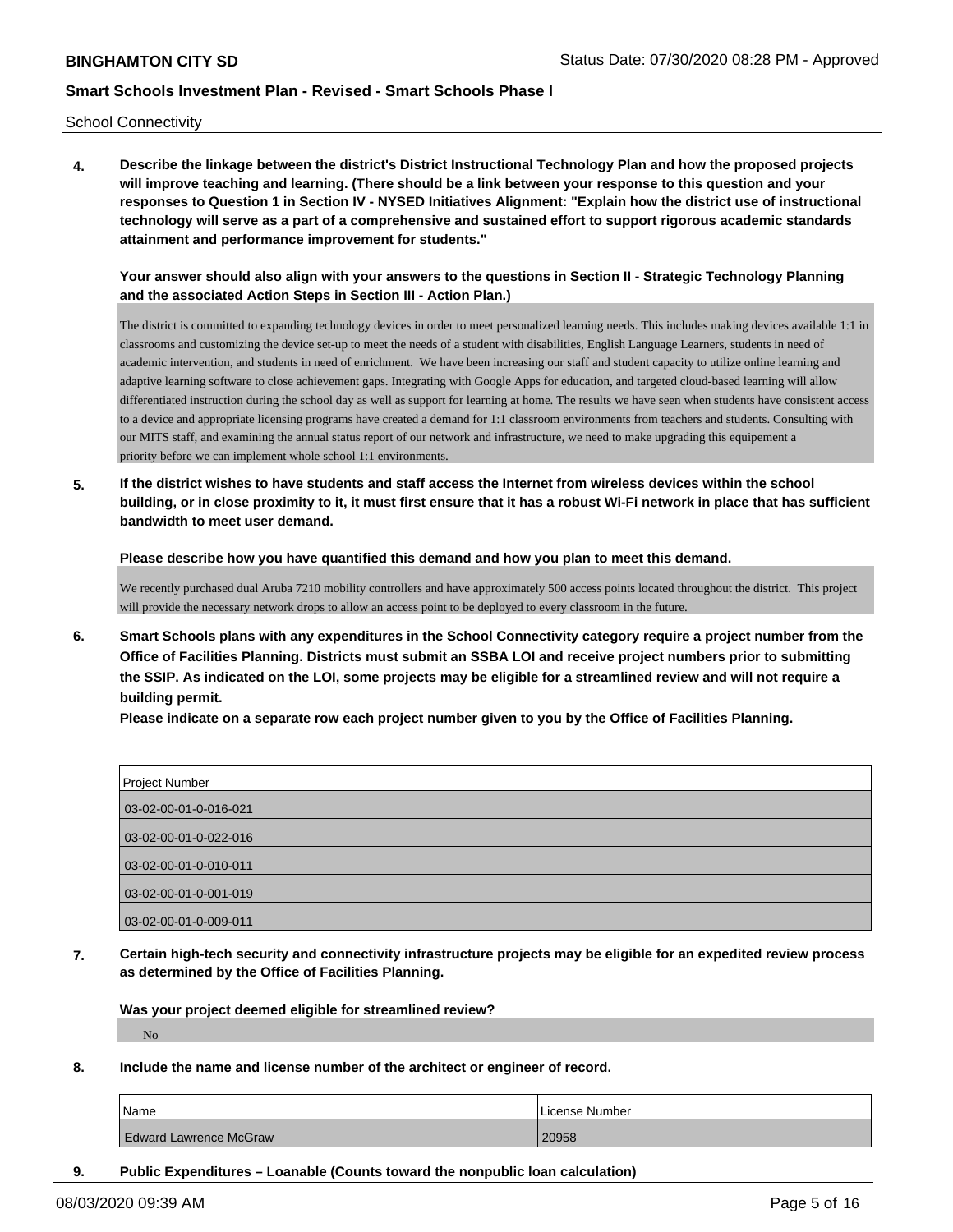School Connectivity

| Select the allowable expenditure type.      | <b>PUBLIC</b> Items to be     | <b>Quantity</b> | Cost Per Item | <b>Total Cost</b> |
|---------------------------------------------|-------------------------------|-----------------|---------------|-------------------|
| Repeat to add another item under each type. | Purchased                     |                 |               |                   |
|                                             |                               |                 |               |                   |
| Network/Access Costs                        | Core Switches                 | 5               | 7,500.00      | 37,500.00         |
| Network/Access Costs                        | <b>Wireless Access Points</b> | 202             | 52.00         | 10.504.00         |
|                                             |                               |                 |               |                   |
| Internal Components and Connections         | A/C component of LAN closet   | 10              | 3.000.00      | 30,000.00         |
|                                             |                               | 217             | 10,552.00     | 78,004            |

### **10. Public Expenditures – Non-Loanable (Does not count toward nonpublic loan calculation)**

| Select the allowable expenditure<br>type. | <b>PUBLIC</b> Items to be purchased | Quantity      | Cost per Item | Total Cost |
|-------------------------------------------|-------------------------------------|---------------|---------------|------------|
| Repeat to add another item under          |                                     |               |               |            |
| each type.                                |                                     |               |               |            |
| <b>Connections/Components</b>             | Build out data closets              | 5             | 92.770.00     | 463.850.00 |
| <b>Connections/Components</b>             | Provide horizontal UTP cable plant  | 6,050         | 4.00          | 24,200.00  |
| <b>Connections/Components</b>             | LAN Data closet equipment           | 10            | 11.200.00     | 112.000.00 |
| (No Response)                             | (No Response)                       | (No Response) | (No Response) | 0.00       |
|                                           |                                     | 6.065         | 103.974.00    | 600.050    |

## **11. Final 2014-15 BEDS Enrollment to calculate Nonpublic Sharing Requirement (no changes allowed.)**

|            | l Public Enrollment | Nonpublic Enrollment | Total Enrollment | l Nonpublic Percentage |
|------------|---------------------|----------------------|------------------|------------------------|
| Enrollment | 5,601               | 510                  | 6.111.00         | 8.35                   |

## **12. Total Public Budget - Loanable (Counts toward the nonpublic loan calculation)**

|                                               | Public Allocations | <b>Estimated Nonpublic Loan</b><br>Amount | <b>Estimated Total Sub-Allocations</b> |
|-----------------------------------------------|--------------------|-------------------------------------------|----------------------------------------|
| Network/Access Costs                          | 48,004.00          | 4,371.01                                  | 52,375.01                              |
| School Internal Connections and<br>Components | 30,000.00          | 2,731.66                                  | 32,731.66                              |
| Other                                         | (No Response)      | 0.00                                      | 0.00                                   |
| Totals:                                       | 78,004.00          | 7,103                                     | 85,107                                 |

## **13. Total Public Budget – Non-Loanable (Does not count toward the nonpublic loan calculation)**

|                                            | lSub-         |
|--------------------------------------------|---------------|
|                                            | Allocation    |
| Network/Access Costs                       | 0.00          |
| <b>Outside Plant Costs</b>                 | 0.00          |
| School Internal Connections and Components | 600,050.00    |
| <b>Professional Services</b>               | 0.00          |
| Testing                                    | 0.00          |
| Other Upfront Costs                        | 0.00          |
| <b>Other Costs</b>                         | (No Response) |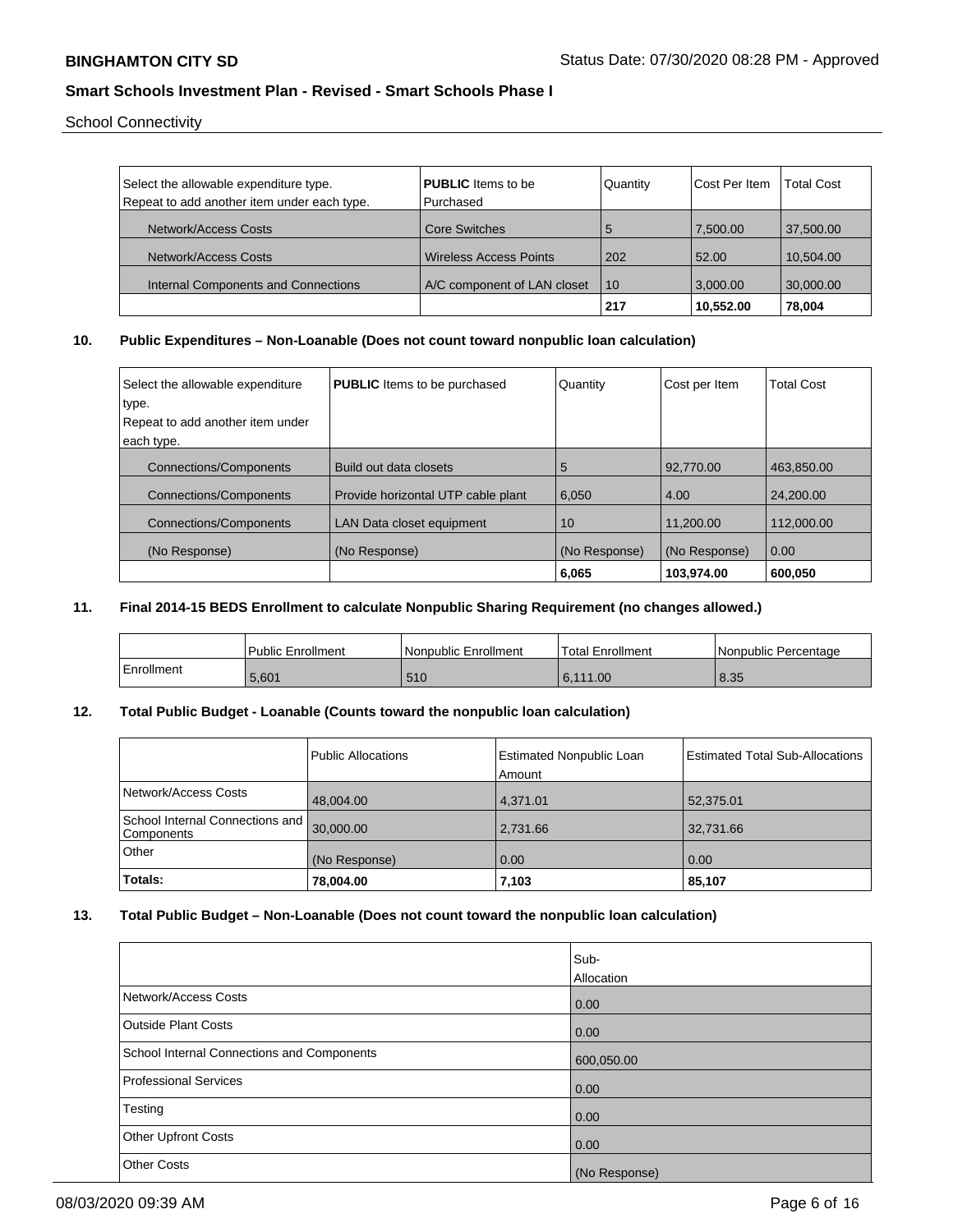School Connectivity

|         | Sub-              |
|---------|-------------------|
|         | <b>Allocation</b> |
| Totals: | 600,050.00        |

# **14. School Connectivity Totals**

| Totals:                  | 685,157               |
|--------------------------|-----------------------|
| Total Non-Ioanable Items | 600,050.00            |
| Total Loanable Items     | 85,106.67             |
|                          | Total Sub-Allocations |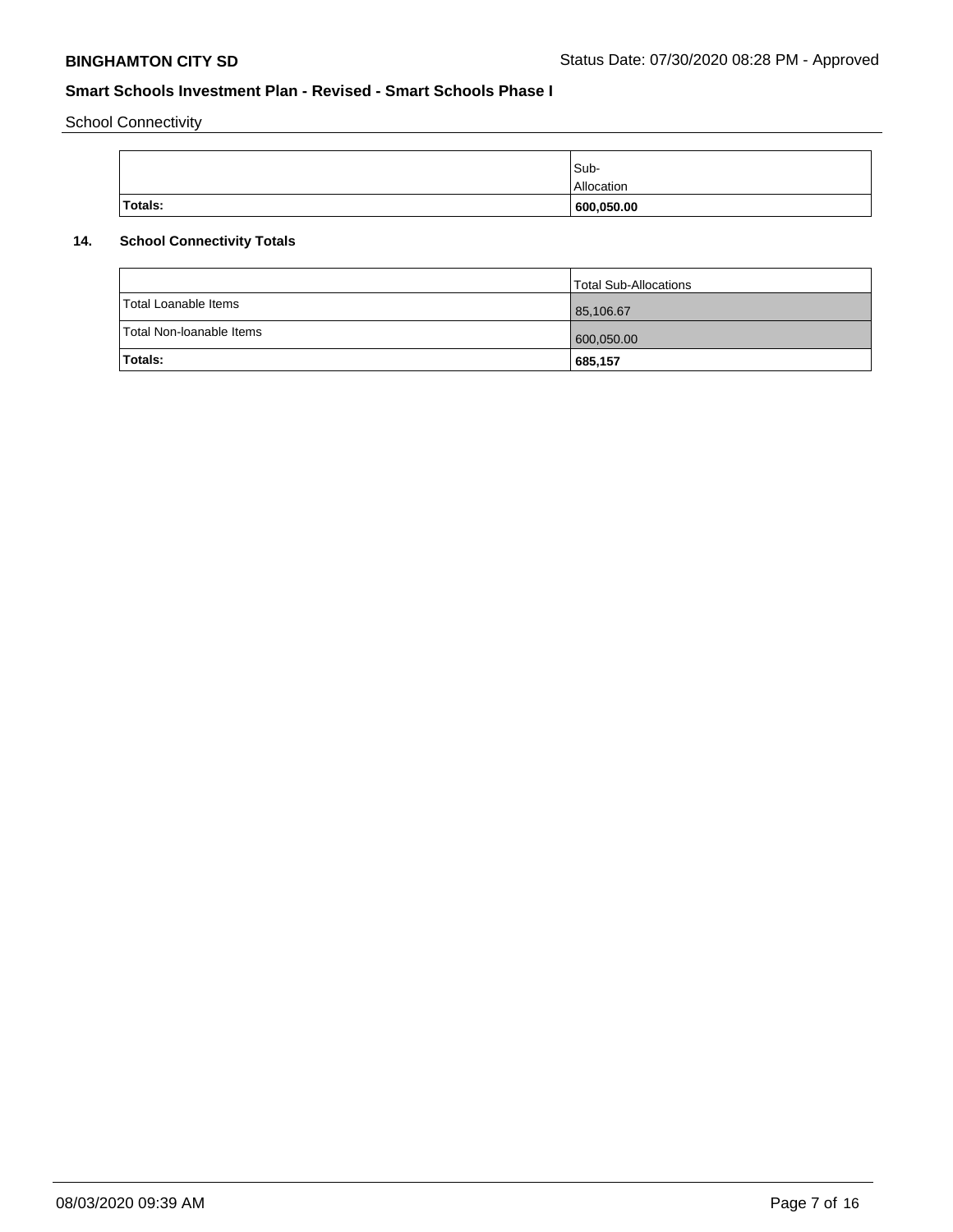Community Connectivity (Broadband and Wireless)

**1. Describe how you intend to use Smart Schools Bond Act funds for high-speed broadband and/or wireless connectivity projects in the community.**

(No Response)

**2. Please describe how the proposed project(s) will promote student achievement and increase student and/or staff access to the Internet in a manner that enhances student learning and/or instruction outside of the school day and/or school building.**

(No Response)

**3. Community connectivity projects must comply with all the necessary local building codes and regulations (building and related permits are not required prior to plan submission).**

 $\Box$  I certify that we will comply with all the necessary local building codes and regulations.

**4. Please describe the physical location of the proposed investment.**

(No Response)

**5. Please provide the initial list of partners participating in the Community Connectivity Broadband Project, along with their Federal Tax Identification (Employer Identification) number.**

| <b>Project Partners</b> | l Federal ID # |
|-------------------------|----------------|
| (No Response)           | (No Response)  |

**6. Please detail the type, quantity, per unit cost and total cost of the eligible items under each sub-category.**

| Select the allowable expenditure | Item to be purchased | Quantity      | Cost per Item | <b>Total Cost</b> |
|----------------------------------|----------------------|---------------|---------------|-------------------|
| type.                            |                      |               |               |                   |
| Repeat to add another item under |                      |               |               |                   |
| each type.                       |                      |               |               |                   |
| (No Response)                    | (No Response)        | (No Response) | (No Response) | 0.00              |
|                                  |                      | o             | 0.00          |                   |

**7. If you are submitting an allocation for Community Connectivity, complete this table.**

**Note that the calculated Total at the bottom of the table must equal the Total allocation for this category that you entered in the SSIP Overview overall budget.**

|                                    | Sub-Allocation |
|------------------------------------|----------------|
| Network/Access Costs               | (No Response)  |
| Outside Plant Costs                | (No Response)  |
| <b>Tower Costs</b>                 | (No Response)  |
| <b>Customer Premises Equipment</b> | (No Response)  |
| <b>Professional Services</b>       | (No Response)  |
| Testing                            | (No Response)  |
| <b>Other Upfront Costs</b>         | (No Response)  |
| <b>Other Costs</b>                 | (No Response)  |
| Totals:                            | 0.00           |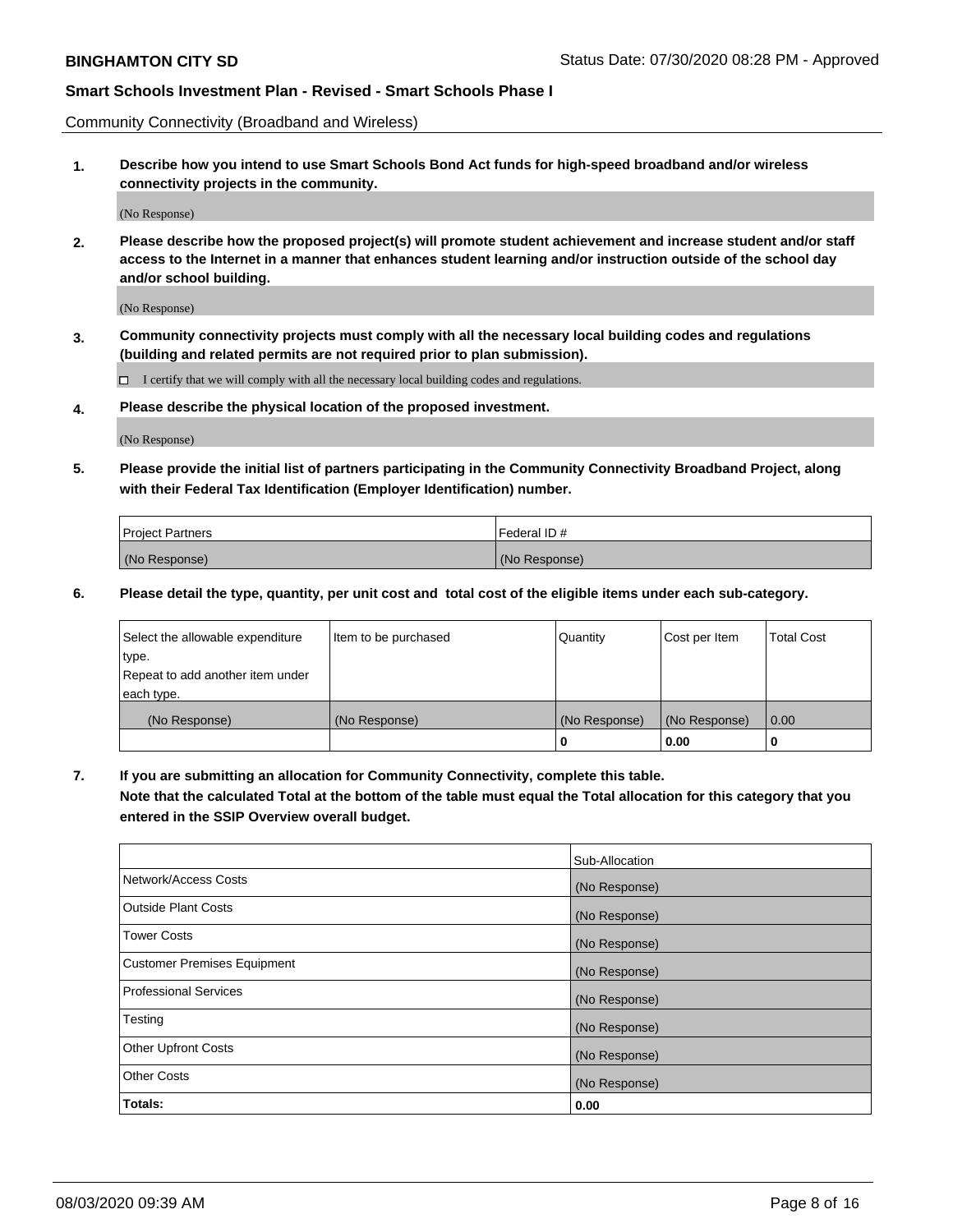### Classroom Learning Technology

**1. In order for students and faculty to receive the maximum benefit from the technology made available under the Smart Schools Bond Act, their school buildings must possess sufficient connectivity infrastructure to ensure that devices can be used during the school day. Smart Schools Investment Plans must demonstrate that sufficient infrastructure that meets the Federal Communications Commission's 100 Mbps per 1,000 students standard currently exists in the buildings where new devices will be deployed, or is a planned use of a portion of Smart Schools Bond Act funds, or is under development through another funding source. Smart Schools Bond Act funds used for technology infrastructure or classroom technology investments must increase the number of school buildings that meet or exceed the minimum speed standard of 100 Mbps per 1,000 students and staff within 12 months. This standard may be met on either a contracted 24/7 firm service or a "burstable" capability. If the standard is met under the burstable criteria, it must be:**

**1. Specifically codified in a service contract with a provider, and**

**2. Guaranteed to be available to all students and devices as needed, particularly during periods of high demand, such as computer-based testing (CBT) periods.**

**Please describe how your district already meets or is planning to meet this standard within 12 months of plan submission.**

(No Response)

- **1a. If a district believes that it will be impossible to meet this standard within 12 months, it may apply for a waiver of this requirement, as described on the Smart Schools website. The waiver must be filed and approved by SED prior to submitting this survey.**
	- By checking this box, you are certifying that the school district has an approved waiver of this requirement on file with the New York State Education Department.
- **2. Connectivity Speed Calculator (Required). If the district currently meets the required speed, enter "Currently Met" in the last box: Expected Date When Required Speed Will be Met.**

|                  | l Number of     | Required Speed | Current Speed in | <b>Expected Speed</b> | <b>Expected Date</b>                |
|------------------|-----------------|----------------|------------------|-----------------------|-------------------------------------|
|                  | <b>Students</b> | l in Mbps      | l Mbps           | to be Attained        | When Required                       |
|                  |                 |                |                  |                       | Within 12 Months  Speed Will be Met |
| Calculated Speed | (No Response)   | 0.00           | (No Response)    | l (No Response)       | (No Response)                       |

**3. If the district wishes to have students and staff access the Internet from wireless devices within the school building, or in close proximity to it, it must first ensure that it has a robust Wi-Fi network in place that has sufficient bandwidth to meet user demand.**

**Please describe how you have quantified this demand and how you plan to meet this demand.**

(No Response)

**4. All New York State public school districts are required to complete and submit an Instructional Technology Plan survey to the New York State Education Department in compliance with Section 753 of the Education Law and per Part 100.12 of the Commissioner's Regulations.**

**Districts that include educational technology purchases as part of their Smart Schools Investment Plan must have a submitted and approved Instructional Technology Plan survey on file with the New York State Education Department.**

- By checking this box, you are certifying that the school district has an approved Instructional Technology Plan survey on file with the New York State Education Department.
- **5. Describe the devices you intend to purchase and their compatibility with existing or planned platforms or systems. Specifically address the adequacy of each facility's electrical, HVAC and other infrastructure necessary to install and support the operation of the planned technology.**

(No Response)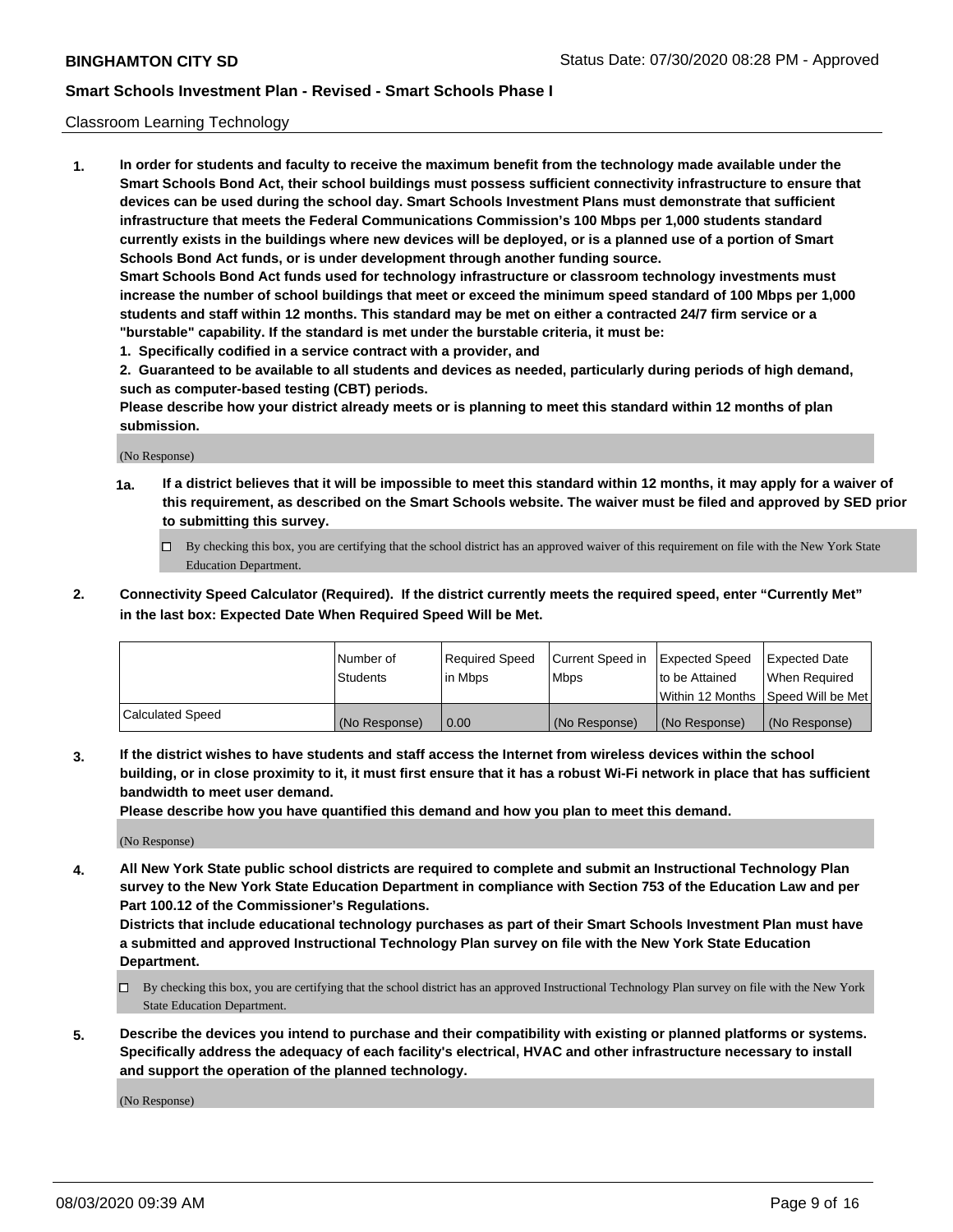### Classroom Learning Technology

- **6. Describe how the proposed technology purchases will:**
	- **> enhance differentiated instruction;**
	- **> expand student learning inside and outside the classroom;**
	- **> benefit students with disabilities and English language learners; and**
	- **> contribute to the reduction of other learning gaps that have been identified within the district.**

**The expectation is that districts will place a priority on addressing the needs of students who struggle to succeed in a rigorous curriculum. Responses in this section should specifically address this concern and align with the district's Instructional Technology Plan (in particular Question 2 of E. Curriculum and Instruction: "Does the district's instructional technology plan address the needs of students with disabilities to ensure equitable access to instruction, materials and assessments?" and Question 3 of the same section: "Does the district's instructional technology plan address the provision of assistive technology specifically for students with disabilities to ensure access to and participation in the general curriculum?")**

**In addition, describe how the district ensures equitable access to instruction, materials and assessments and participation in the general curriculum for both SWD and English Language Learners/Multilingual Learners (ELL/MLL) students.**

(No Response)

**7. Where appropriate, describe how the proposed technology purchases will enhance ongoing communication with parents and other stakeholders and help the district facilitate technology-based regional partnerships, including distance learning and other efforts.**

(No Response)

**8. Describe the district's plan to provide professional development to ensure that administrators, teachers and staff can employ the technology purchased to enhance instruction successfully.**

**Note: This response should be aligned and expanded upon in accordance with your district's response to Question 1 of F. Professional Development of your Instructional Technology Plan: "Please provide a summary of professional development offered to teachers and staff, for the time period covered by this plan, to support technology to enhance teaching and learning. Please include topics, audience and method of delivery within your summary."**

(No Response)

- **9. Districts must contact one of the SUNY/CUNY teacher preparation programs listed on the document on the left side of the page that supplies the largest number of the district's new teachers to request advice on innovative uses and best practices at the intersection of pedagogy and educational technology.**
	- By checking this box, you certify that you have contacted the SUNY/CUNY teacher preparation program that supplies the largest number of your new teachers to request advice on these issues.
	- **9a. Please enter the name of the SUNY or CUNY Institution that you contacted.**

(No Response)

**9b. Enter the primary Institution phone number.**

(No Response)

**9c. Enter the name of the contact person with whom you consulted and/or will be collaborating with on innovative uses of technology and best practices.**

(No Response)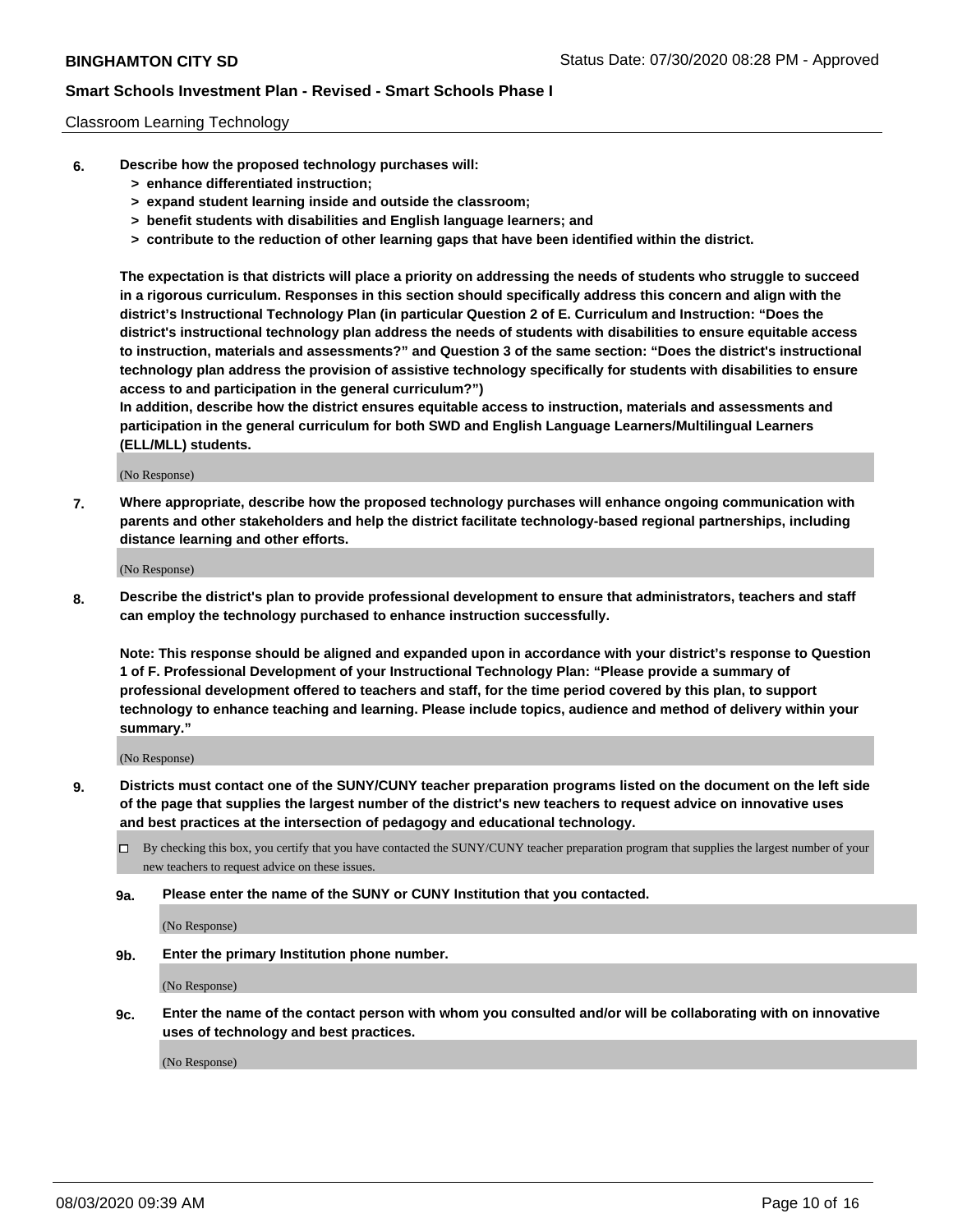### Classroom Learning Technology

**10. To ensure the sustainability of technology purchases made with Smart Schools funds, districts must demonstrate a long-term plan to maintain and replace technology purchases supported by Smart Schools Bond Act funds. This sustainability plan shall demonstrate a district's capacity to support recurring costs of use that are ineligible for Smart Schools Bond Act funding such as device maintenance, technical support, Internet and wireless fees, maintenance of hotspots, staff professional development, building maintenance and the replacement of incidental items. Further, such a sustainability plan shall include a long-term plan for the replacement of purchased devices and equipment at the end of their useful life with other funding sources.**

 $\Box$  By checking this box, you certify that the district has a sustainability plan as described above.

**11. Districts must ensure that devices purchased with Smart Schools Bond funds will be distributed, prepared for use, maintained and supported appropriately. Districts must maintain detailed device inventories in accordance with generally accepted accounting principles.**

By checking this box, you certify that the district has a distribution and inventory management plan and system in place.

#### **12. Please detail the type, quantity, per unit cost and total cost of the eligible items under each sub-category.**

| Select the allowable expenditure<br>type.<br>Repeat to add another item under | Item to be Purchased | Quantity      | Cost per Item | <b>Total Cost</b> |
|-------------------------------------------------------------------------------|----------------------|---------------|---------------|-------------------|
| each type.<br>(No Response)                                                   | (No Response)        | (No Response) | (No Response) | 0.00              |
|                                                                               |                      | 0             | 0.00          |                   |

### **13. Final 2014-15 BEDS Enrollment to calculate Nonpublic Sharing Requirement (no changes allowed.)**

|            | l Public Enrollment | <b>INonpublic Enrollment</b> | <b>Total Enrollment</b> | Nonpublic<br>l Percentage |
|------------|---------------------|------------------------------|-------------------------|---------------------------|
| Enrollment | 5.601               | 510                          | 6.111.00                | 8.35                      |

### **14. If you are submitting an allocation for Classroom Learning Technology complete this table.**

|                         | Public School Sub-Allocation | <b>Estimated Nonpublic Loan</b><br>Amount<br>(Based on Percentage Above) | Estimated Total Public and<br>Nonpublic Sub-Allocation |
|-------------------------|------------------------------|--------------------------------------------------------------------------|--------------------------------------------------------|
| Interactive Whiteboards | (No Response)                | 0.00                                                                     | 0.00                                                   |
| Computer Servers        | (No Response)                | 0.00                                                                     | 0.00                                                   |
| Desktop Computers       | (No Response)                | 0.00                                                                     | 0.00                                                   |
| <b>Laptop Computers</b> | (No Response)                | 0.00                                                                     | 0.00                                                   |
| <b>Tablet Computers</b> | (No Response)                | 0.00                                                                     | 0.00                                                   |
| Other Costs             | (No Response)                | 0.00                                                                     | 0.00                                                   |
| Totals:                 | 0.00                         | 0                                                                        | 0                                                      |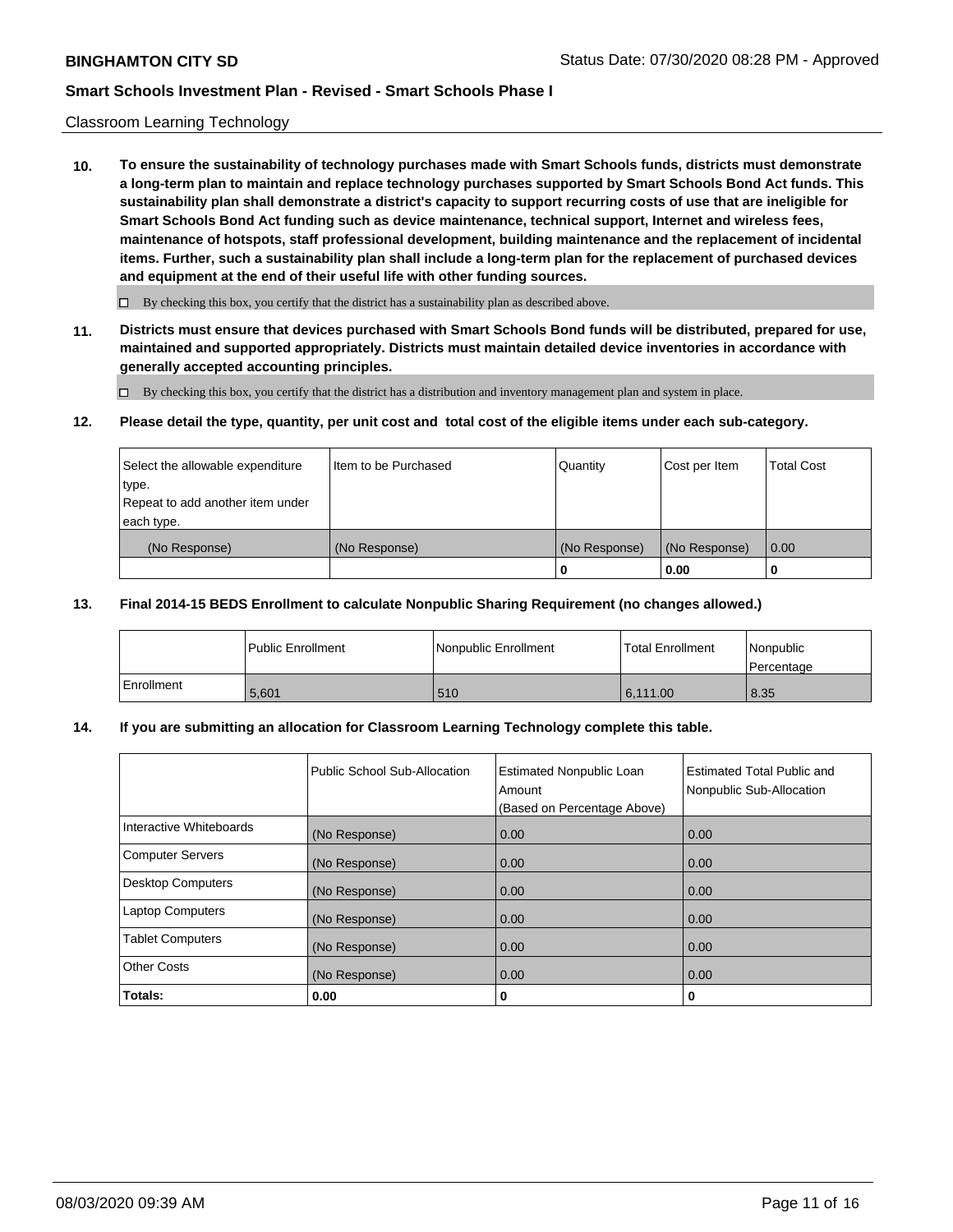### Pre-Kindergarten Classrooms

**1. Provide information regarding how and where the district is currently serving pre-kindergarten students and justify the need for additional space with enrollment projections over 3 years.**

(No Response)

- **2. Describe the district's plan to construct, enhance or modernize education facilities to accommodate prekindergarten programs. Such plans must include:**
	- **Specific descriptions of what the district intends to do to each space;**
	- **An affirmation that new pre-kindergarten classrooms will contain a minimum of 900 square feet per classroom;**
	- **The number of classrooms involved;**
	- **The approximate construction costs per classroom; and**
	- **Confirmation that the space is district-owned or has a long-term lease that exceeds the probable useful life of the improvements.**

(No Response)

**3. Smart Schools Bond Act funds may only be used for capital construction costs. Describe the type and amount of additional funds that will be required to support ineligible ongoing costs (e.g. instruction, supplies) associated with any additional pre-kindergarten classrooms that the district plans to add.**

(No Response)

**4. All plans and specifications for the erection, repair, enlargement or remodeling of school buildings in any public school district in the State must be reviewed and approved by the Commissioner. Districts that plan capital projects using their Smart Schools Bond Act funds will undergo a Preliminary Review Process by the Office of Facilities Planning.**

**Please indicate on a separate row each project number given to you by the Office of Facilities Planning.**

| Project Number |  |
|----------------|--|
| (No Response)  |  |
|                |  |

**5. Please detail the type, quantity, per unit cost and total cost of the eligible items under each sub-category.**

| Select the allowable expenditure | Item to be purchased | Quantity      | Cost per Item | <b>Total Cost</b> |
|----------------------------------|----------------------|---------------|---------------|-------------------|
| type.                            |                      |               |               |                   |
| Repeat to add another item under |                      |               |               |                   |
| each type.                       |                      |               |               |                   |
| (No Response)                    | (No Response)        | (No Response) | (No Response) | 0.00              |
|                                  |                      | U             | 0.00          |                   |

**6. If you have made an allocation for Pre-Kindergarten Classrooms, complete this table. Note that the calculated Total at the bottom of the table must equal the Total allocation for this category that you entered in the SSIP Overview overall budget.**

|                                          | Sub-Allocation |
|------------------------------------------|----------------|
| Construct Pre-K Classrooms               | (No Response)  |
| Enhance/Modernize Educational Facilities | (No Response)  |
| <b>Other Costs</b>                       | (No Response)  |
| Totals:                                  | 0.00           |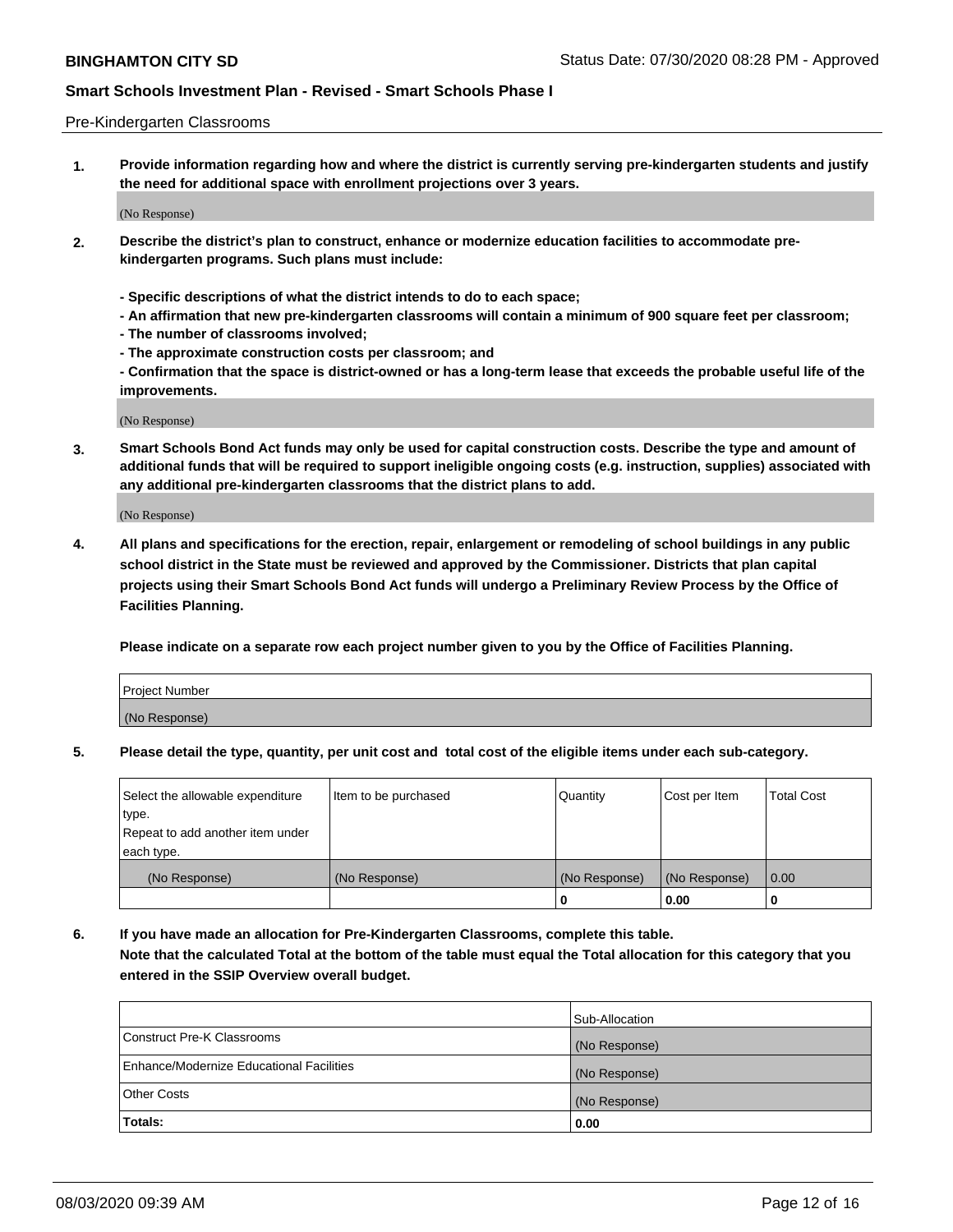Replace Transportable Classrooms

**1. Describe the district's plan to construct, enhance or modernize education facilities to provide high-quality instructional space by replacing transportable classrooms.**

(No Response)

**2. All plans and specifications for the erection, repair, enlargement or remodeling of school buildings in any public school district in the State must be reviewed and approved by the Commissioner. Districts that plan capital projects using their Smart Schools Bond Act funds will undergo a Preliminary Review Process by the Office of Facilities Planning.**

**Please indicate on a separate row each project number given to you by the Office of Facilities Planning.**

| Project Number |  |
|----------------|--|
|                |  |
|                |  |
|                |  |
|                |  |
| (No Response)  |  |
|                |  |
|                |  |
|                |  |

**3. For large projects that seek to blend Smart Schools Bond Act dollars with other funds, please note that Smart Schools Bond Act funds can be allocated on a pro rata basis depending on the number of new classrooms built that directly replace transportable classroom units.**

**If a district seeks to blend Smart Schools Bond Act dollars with other funds describe below what other funds are being used and what portion of the money will be Smart Schools Bond Act funds.**

(No Response)

**4. Please detail the type, quantity, per unit cost and total cost of the eligible items under each sub-category.**

| Select the allowable expenditure | Item to be purchased | Quantity      | Cost per Item | Total Cost |
|----------------------------------|----------------------|---------------|---------------|------------|
| ∣type.                           |                      |               |               |            |
| Repeat to add another item under |                      |               |               |            |
| each type.                       |                      |               |               |            |
| (No Response)                    | (No Response)        | (No Response) | (No Response) | 0.00       |
|                                  |                      | u             | 0.00          |            |

**5. If you have made an allocation for Replace Transportable Classrooms, complete this table. Note that the calculated Total at the bottom of the table must equal the Total allocation for this category that you entered in the SSIP Overview overall budget.**

|                                                | Sub-Allocation |
|------------------------------------------------|----------------|
| Construct New Instructional Space              | (No Response)  |
| Enhance/Modernize Existing Instructional Space | (No Response)  |
| Other Costs                                    | (No Response)  |
| Totals:                                        | 0.00           |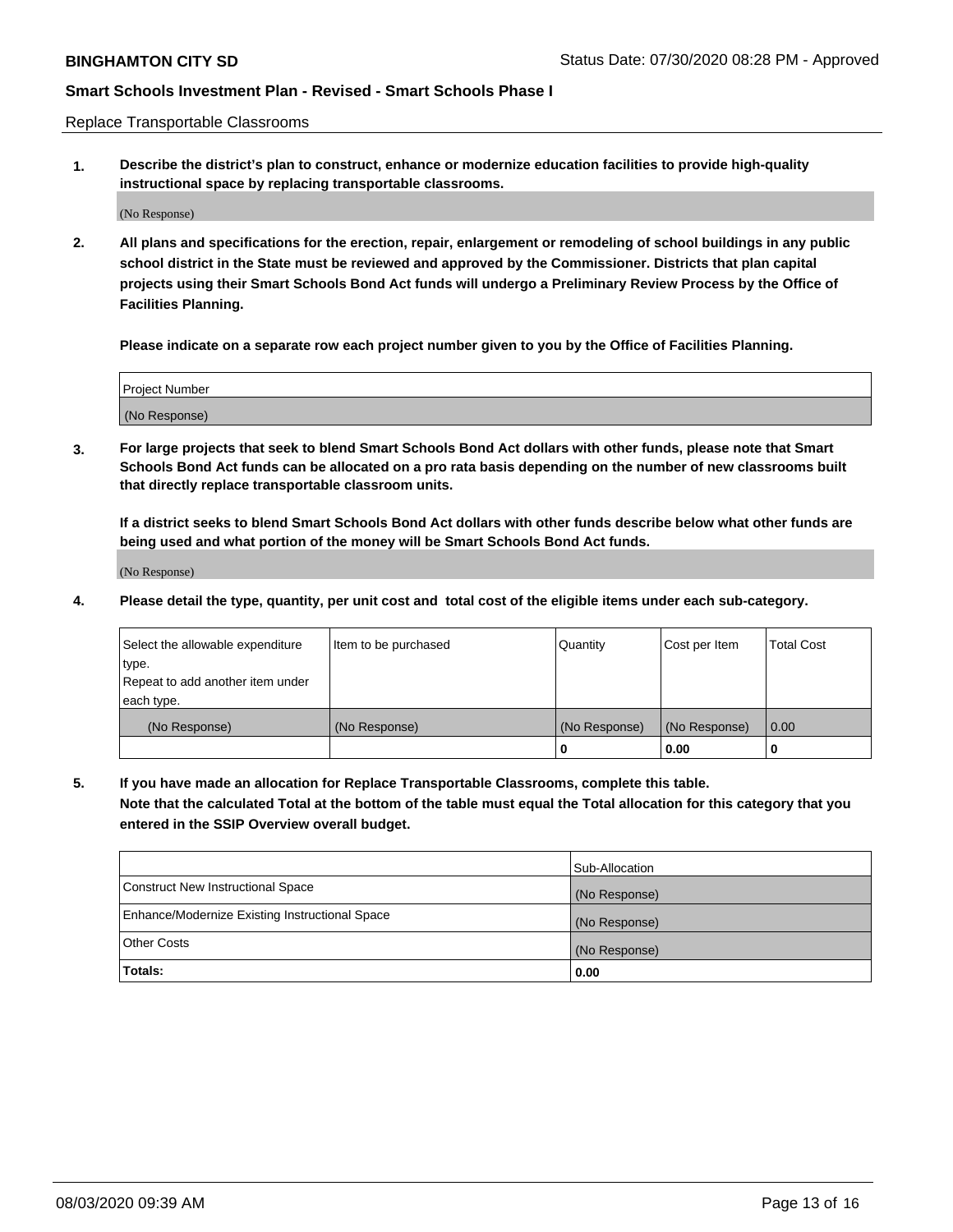High-Tech Security Features

**1. Describe how you intend to use Smart Schools Bond Act funds to install high-tech security features in school buildings and on school campuses.**

(No Response)

**2. All plans and specifications for the erection, repair, enlargement or remodeling of school buildings in any public school district in the State must be reviewed and approved by the Commissioner. Smart Schools plans with any expenditures in the High-Tech Security category require a project number from the Office of Facilities Planning. Districts must submit an SSBA LOI and receive project numbers prior to submitting the SSIP. As indicated on the LOI, some projects may be eligible for a streamlined review and will not require a building permit. Please indicate on a separate row each project number given to you by the Office of Facilities Planning.**

| <b>Project Number</b> |  |
|-----------------------|--|
|                       |  |
| (No Response)         |  |

- **3. Was your project deemed eligible for streamlined Review?**
	- Yes
	- $\hfill \square$  No
- **4. Include the name and license number of the architect or engineer of record.**

| <b>Name</b>   | License Number |
|---------------|----------------|
| (No Response) | (No Response)  |

**5. Please detail the type, quantity, per unit cost and total cost of the eligible items under each sub-category.**

| Select the allowable expenditure | Item to be purchased | Quantity      | Cost per Item | Total Cost |
|----------------------------------|----------------------|---------------|---------------|------------|
| 'type.                           |                      |               |               |            |
| Repeat to add another item under |                      |               |               |            |
| each type.                       |                      |               |               |            |
| (No Response)                    | (No Response)        | (No Response) | (No Response) | 0.00       |
|                                  |                      | u             | 0.00          |            |

**6. If you have made an allocation for High-Tech Security Features, complete this table.**

**Enter each Sub-category Public Allocation based on the the expenditures listed in Table #5.**

|                                                      | Sub-Allocation |
|------------------------------------------------------|----------------|
| Capital-Intensive Security Project (Standard Review) | (No Response)  |
| <b>Electronic Security System</b>                    | (No Response)  |
| <b>Entry Control System</b>                          | (No Response)  |
| Approved Door Hardening Project                      | (No Response)  |
| <b>Other Costs</b>                                   | (No Response)  |
| Totals:                                              | 0.00           |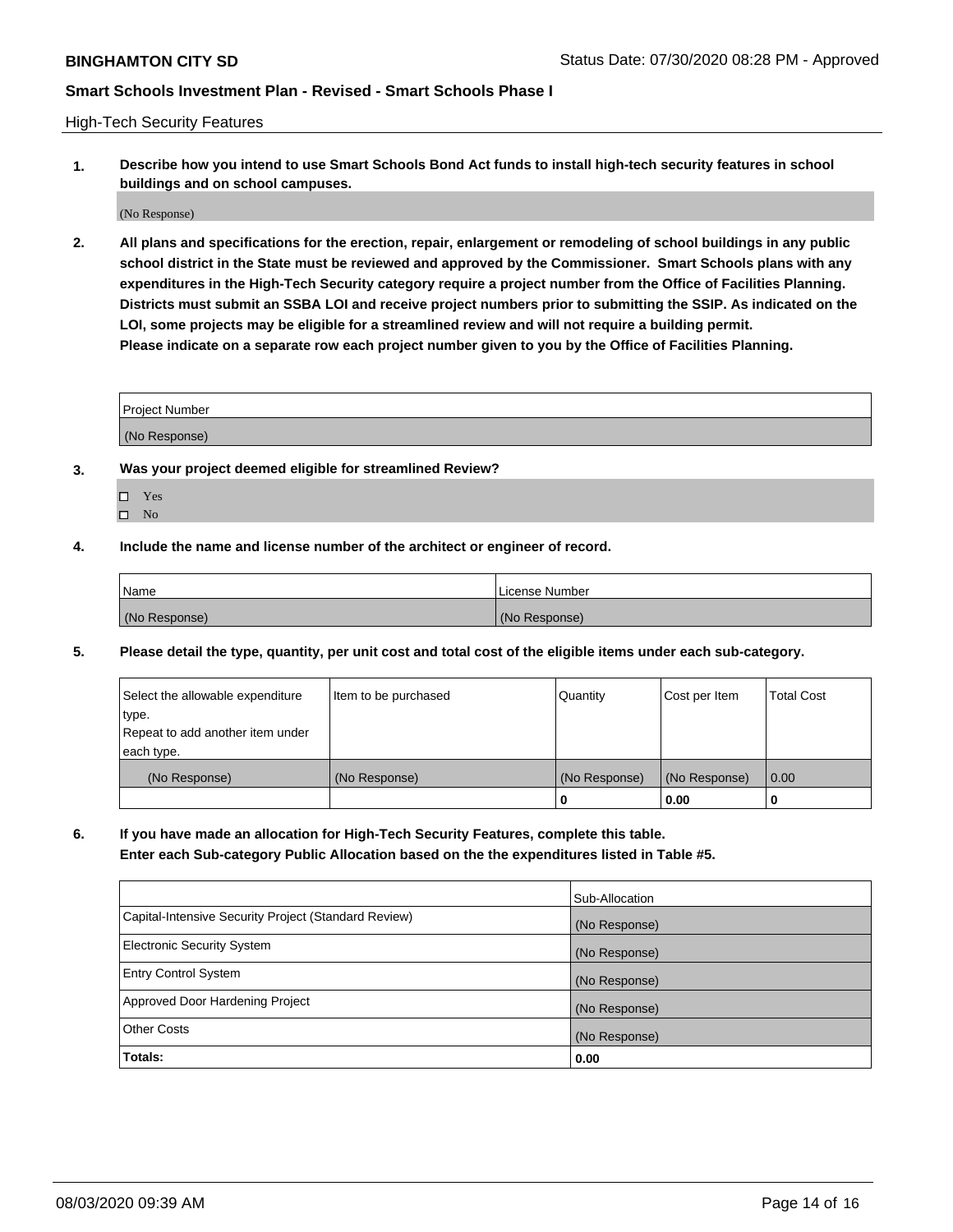Non-Public Schools

**1. Describe your plan to utilize SSBA funds to purchase devices and loan to the nonpublic schools within your district. Please specify what devices have been requested by the nonpublic schools. If the nonpublic schools have not finalized requests, the district should provide the date nonpublic schools will submit the request by.**

The non-public schools would like to use their entire loanable amount to purchase interactive TV's. They not wish to purcahase one TV at this time, which is what the loanable amount would allow, so that all TV's will be on the same refresh cycle. They will use their entire loanable amount when we purchase TV's and we will loan them the devices as we have with hardware in the past.

**2. A final Smart Schools Investment Plan cannot be approved until school authorities have adopted regulations specifying the date by which requests from nonpublic schools for the purchase and loan of Smart Schools Bond Act classroom technology must be received by the district.**

By checking this box, you certify that you have such a plan and associated regulations in place that have been made public.

**2a. Please enter the date each year nonpublic schools must request loanable items from the school district. This date cannot be earlier than June 1 of the previous school year.**

December 20

### **3. Final 2014-15 BEDS Enrollment to calculate Nonpublic Sharing Requirement (no changes allowed.)**

|            | Public Enrollment | Nonpublic Enrollment | Total Enrollment | INonpublic Percentage |
|------------|-------------------|----------------------|------------------|-----------------------|
| Enrollment | 5.601             | 510                  | 6.111.00         | 8.35                  |

### **4. Nonpublic Loan Calculator**

|                                                         | Loanable     | Loanable   | Additional       | Estimated | Previously | Cumulative | <b>Final Per</b> | l Final Total |
|---------------------------------------------------------|--------------|------------|------------------|-----------|------------|------------|------------------|---------------|
|                                                         | School       | Classroom  | Nonpublic        | Per Pupil | Approved   | Per Pupil  | Pupil Loan       | l Loan        |
|                                                         | Connectivity | Technology | Loan             | Amount -  | Per Pupil  | Loan       | Amount -         | l Amount -    |
|                                                         |              |            | (Optional)       | This Plan | Amount(s)  | Amount     | This Plan        | This Plan     |
| Required Nonpublic<br>Loan                              | 85.106.67    | 0.00       |                  | 13.93     | 0.00       | 13.93      | 13.93            | 7,102.67      |
| Final Adjusted Loan<br>I- (If additional loan<br>funds) | 85.106.67    | 0.00       | (No<br>Response) | 13.93     | 0.00       | 13.93      | 13.93            | 7.102.67      |

### **5. Nonpublic Share**

|                                          | Final Per Pupil Amount | Final Nonpublic Loan Amount |
|------------------------------------------|------------------------|-----------------------------|
| Pending and Previously<br>Approved Plans | 0.00                   | 0.00                        |
| This Plan                                | 13.93                  | 7,102.67                    |
| Total                                    | 13.93                  | 7,102.67                    |

### **6. Distribution of Nonpublic Loan Amount by School**

| Nonpublic School Name                              | 12018-19 K-12 Enrollment | Special Ed School? If Yes, not eligible |
|----------------------------------------------------|--------------------------|-----------------------------------------|
| <b>SETON CATHOLIC CENTRAL JR/SR</b><br><b>HIGH</b> | 343                      | l No                                    |
| <b>ST JOHN SCHOOL</b>                              | 141                      | l No                                    |

### **7. Please detail the type, quantity and per unit cost of the eligible items under each sub-category.**